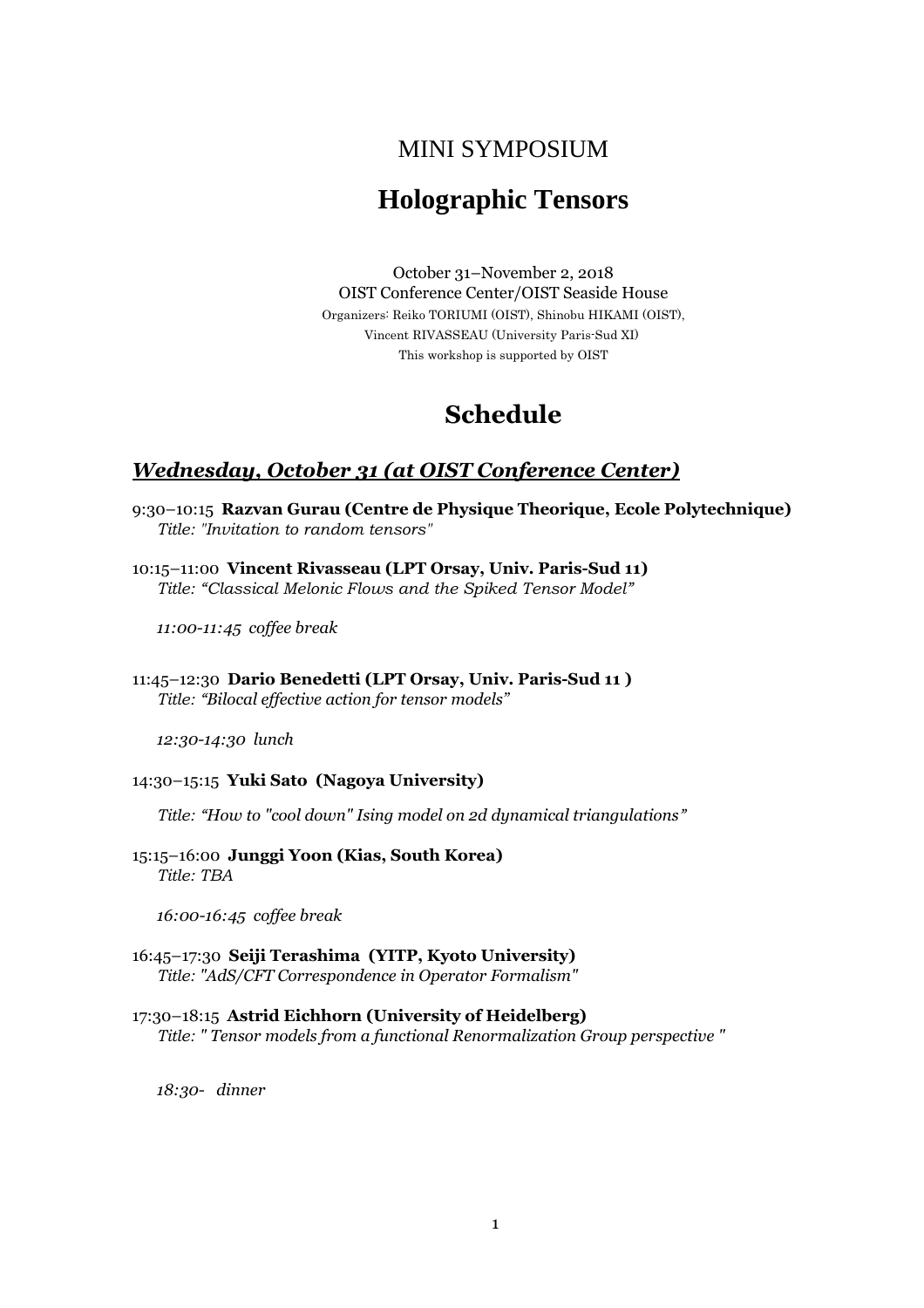### *Thursday, November 1 (at OIST Seaside House)*

- 9:00–9:45 **Mikhail Vasilyev (Lebedev Physical Institute)**  *Title: "From higher-spin gauge theory to strings and tensor models."*
- 9:45–10:30 **Pablo Diaz (CTPU, Institute for Basic Science.)**  *Title: "Spontaneous Symmetry Breaking in Tensor Theories"*

*10:30-11:15 coffee break*

- 11:15–12:00 **Kiryl Pakrouski (Princeton University)** via skype *Title: TBA*
- 12:00–12:45 **Joseph Ben Geloun (Laboratoire d'Informatique de Paris Nord, University Paris 13)**  *Title: "Counting U(N) and O(N) invariants, and graph algebras of tensor models"*

*12:45–14:45 Lunch*

- 14:45–15:15 **Sabine Harribey (CPHT Ecole Polytechnique)**  *Title: "Adding bosons to an SYK-like model"*
- 15:15–15:45 **Nicolas Delporte (LPT Orsay, Univ. Paris-Sud 11)**  *Title: "Phase diagram of 3d Tensorial Gross-Neveu"*
- 15:45–16:15 **K.V. Pavan Kumar (Indian Institute of Science)**  *Title: TBA*

*16:15–16:45 coffee break*

- 16:45–17:15 **Johannes Lumma (Heidelberg University)**  *Title: "Universality classes for the continuum limit in rank-3 tensor models"*
- 17:15–17:45 **Romain Pascalie (University of Bordeaux)**  *Title: TBA*

*17:45–18:45 coffee break and discussion*

*18:45– dinner*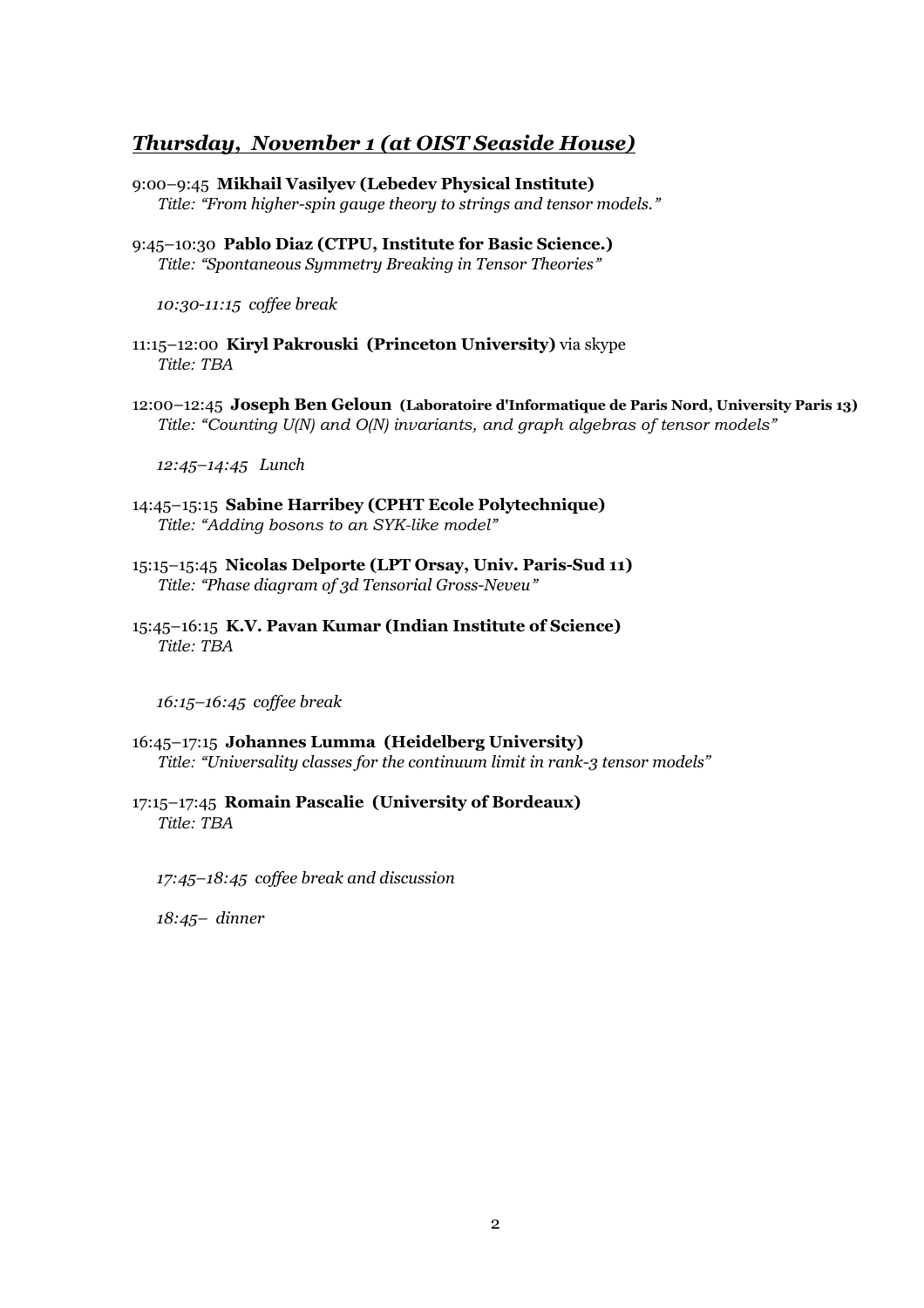## *Friday, November 2 (at OIST Seaside House)*

- 9:00–9:45 **Sanjaye Ramgoolam (Queen Mary University)**  *Title: "Tensor models, algebras and topological holography."*
- 9:45–10:30 **Frank Ferrari (Université Libre de Bruxelles)**  *Title: "Brief Review and New Results in Melonic Quantum Mechanics"*

*10:30-11:15 coffee break*

- 11:15–12:00 **Dario Rosa (Korea Institute for Advanced Study)**  *Title: "The Thouless time for mass-deformed SYK"*
- 12:00–12:45 **Hiroshi Itoyama (Osaka City University)**  *Title: "Cut and join operator in ring in tensor models"*

*12:45–14:45 Lunch*

- 14:45–15:30 **Benoit Collins (University of Kyoto)**  *Title: "norm estimate for polynomials in unitary random tensors."*
- 15:30–16:15 **Oleg Evnin (Chulalongkorn University (Bangkok) & Solvay Institutes (Brussels))**  *Title: "Quantum and classical resonant systems"*

*16:15-16:30 coffee break*

- 16:30–17:30 **Luca Lionni (YITP, Kyoto University)**  *Title: TBA*
- 17:30–18:15 **Sylvain Carrozza (Perimeter Institute for Theoretical Physics)**  *Title: "SYK-like tensor quantum mechanics with Sp(N) symmetry"*

*18:30- dinner* 

(Last modified: Nov. 1)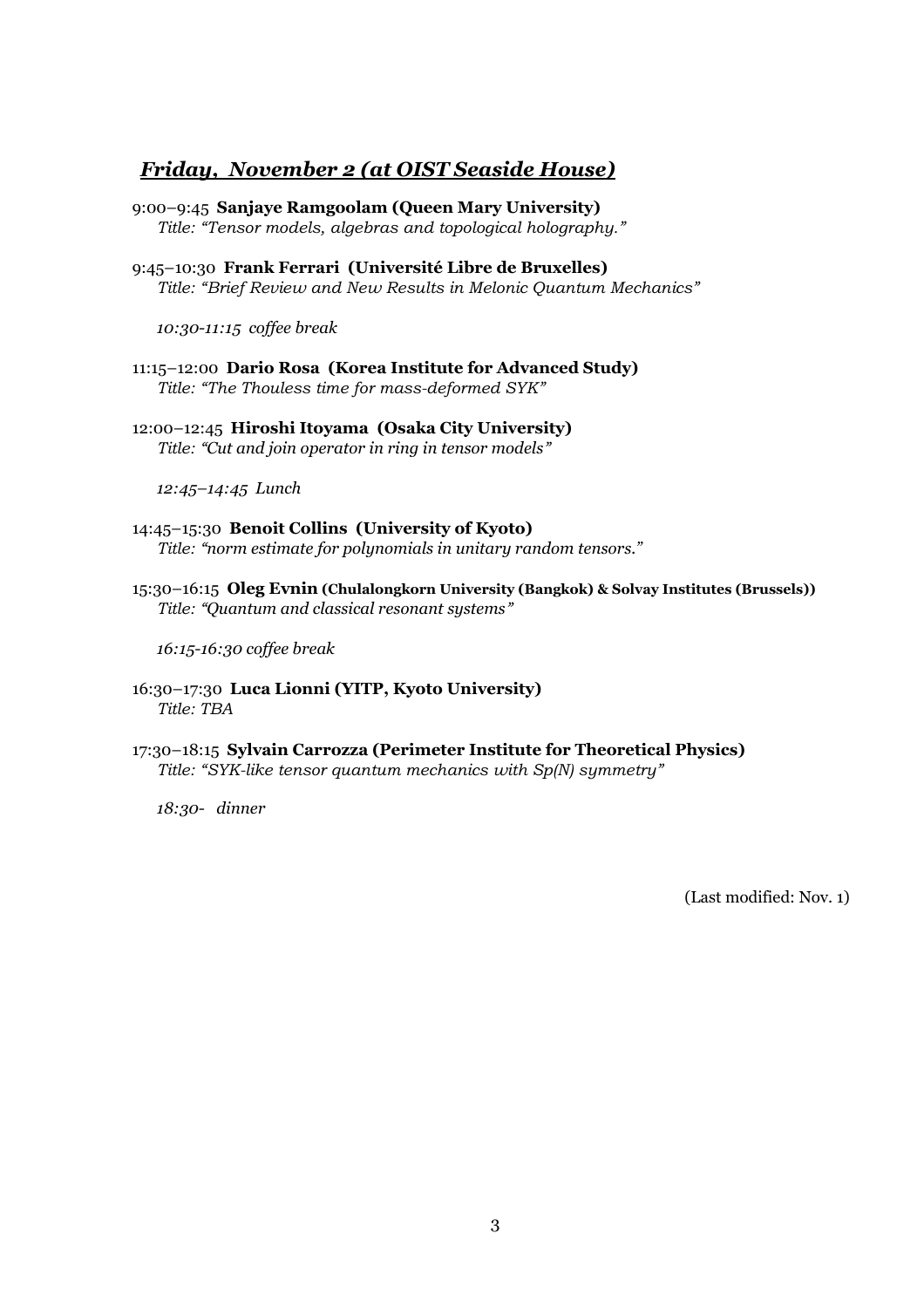# **Titles and Abstracts**

Razvan Gurau

Title: "Invitation to random tensors"

Abstract: TBA

Vincent Rivasseau

Title: Classical Melonic Flows and the Spiked Tensor Model

Abstract: I ll define the melonic approximation to classical random flows in the spirit of "Melonic" Turbulence",  $arXiv:1810.01848$ , but in the simpler context of the spiked tensor model in data analysis. Then I'll give an introduction to the work of Ben Arous et al, arXiv1711.05424 which studies the landscape complexity of that model.

Dario Benedetti

Title: Bilocal effective action for tensor models

Abstract: Motivated by the central role that a bilocal action formulation has in the SYK model and its holographic interpretation, I will introduce the two-particle-irreducible (2PI) effective action for tensor models, and show that it plays a similar role. In particular, I will discuss the  $1/N$  expansion of the Gurau-Witten model up to fourth order, and its interpretation as the one-loop approximation for an auxiliary bilocal theory.

Yuki Sato

Title: How to "cool down" Ising model on 2d dynamical triangulations

Abstract: The Ising model on 2d dynamical triangulations was originally introduced by Kazakov in 1986, which is a statistical system including gravitational degrees of freedom. This system is known to be critical at the finite temperature and the continuum theory defined around the critical point is the 2d gravity minimally coupled to fermion. We introduce a control parameter to the system, aiming at observing the quantum critical behavior. Tuning the parameter to a certain value the critical temperature reaches absolute zero and the resulting continuum theory at the zero temperature is NOT the 2d gravity minimally coupled to fermions. As it turns out, physics at the zero-temperature differs depending on the "cool down speed".

The talk will be based on the work with Tomo Tanaka (Phys.Rev. D98 (2018) no.2, 026026) and the work in progress with Jan Ambjorn.

Junggi Yoon Title: TBA Abstract: TBA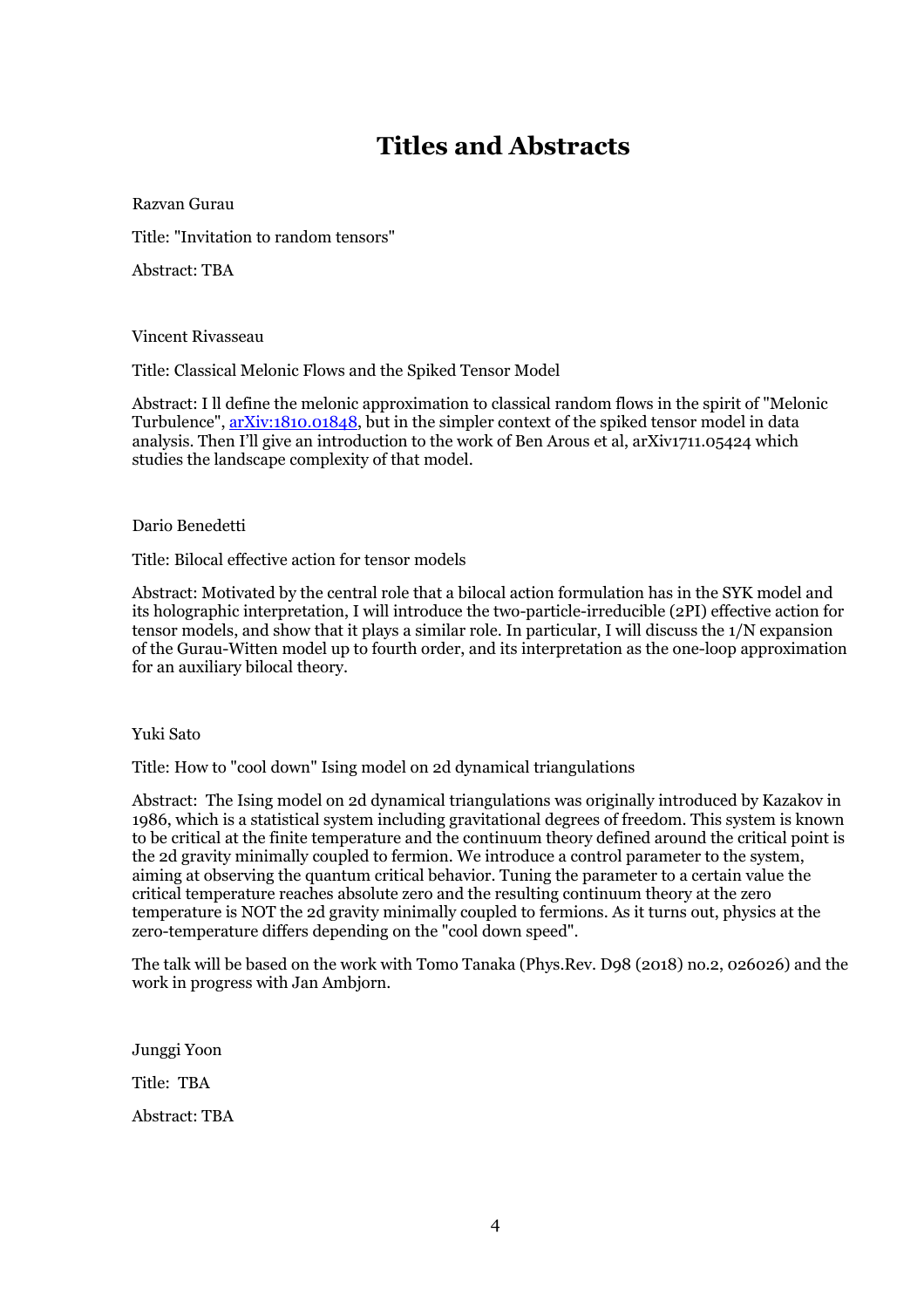#### Seiji Terashima

Title: "AdS/CFT Correspondence in Operator Formalism"

Abstract: We study the AdS/CFT correspondence in the operator formalism without assuming the GKPW relation. We explicitly show that the low energy spectrum of the large N limit of CFT, which is realized by a strong coupling gauge theory, is identical to the spectrum of the free gravitational theory in the global AdS spacetime under some assumptions which are expected to be valid. Thus, two theories are equivalent for the low energy region under the assumptions. Using this quivalence, the bulk local field is constructed and the GKPW relation is derived.

#### Astrid Eichhorn

Title: Tensor models from a functional Renormalization Group perspective

Abstract: I will explain how Renormalization Group techniques can be applied to tensor models for quantum gravity. I will discuss the underlying concept of a form of coarse-graining adapted to a pregeometric setting, and highlight a notion of scaling dimension that arises naturally from a Renormalization Group equation in the large-N-limit. Finally, I will show first results for tentative universality classes in real and complex that might provide a continuum limit for quantum gravity.

#### Mikhail Vasilyev

title: From higher-spin gauge theory to strings and tensor models.

abstract: Higher-spin gauge theory is a theory exhibiting higher symmetries that can become manifest at ultra high (trans-Planckian) energies.

Hence, it is anticipated to be related to quantum gravity. Main properties of nonlinear higher-spin gauge theory and underlying structures such as unfolded formulation of dynamical equations and noncommutative higher-spin algebra in the twisor-like spinor space will be reviewed. The emphasize will be on the new class of models conjectured to form holographically dual to boundary tensor models, that are associated with Coxeter groups and Cherednik algebras.

#### Pablo Diaz

title: Spontaneous Symmetry Breaking in Tensor Theories

abstract: I will talk about spontaneous symmetry breaking patterns in tensor models. The choice of patterns (into diagonal subgroups) is motivated by a natural generalization of the chiral symmetry breaking. We find the explicit form of the Goldstone bosons which are organized as matrix multiplets transforming in the adjoint of U(N) in the effective theory. This provides a neat link between tensor and matrix theories. A fact that should add to the physical meaning of tensor theories in the context of holography and quantum gravity.

Kiryl Pakrouski

Title: TBA

Abstract: TBA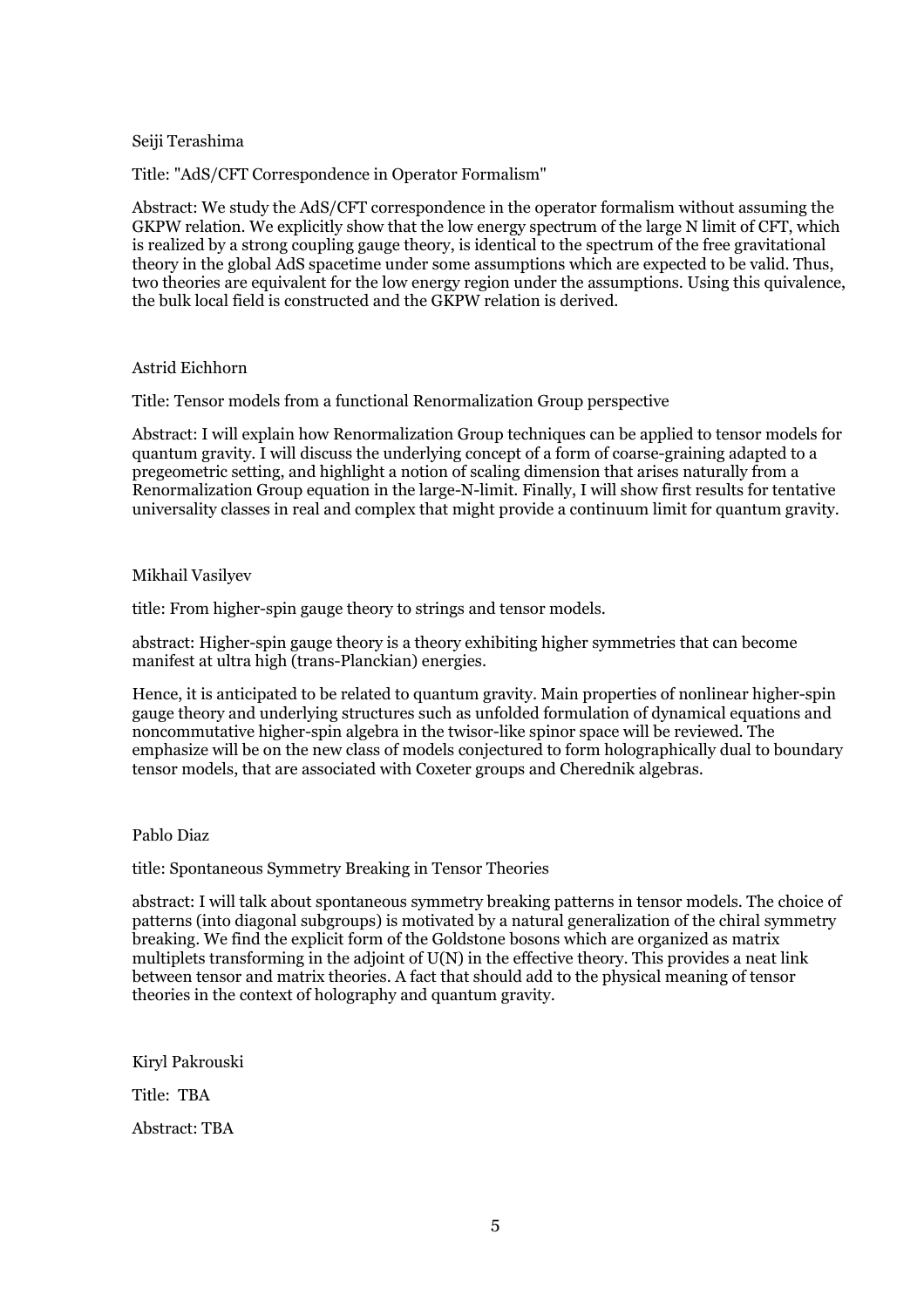#### Joseph Ben Geloun

Title: Counting U(N) and O(N) invariants, and graph algebras of tensor models

Abstract: I will review the enumeration of unitary invariants, i.e. observables of complex tensor models (TMs), using symmetric group formulae. This counting reformulates in terms of a topological field theory which provides a geometrical interpretation of the counting as the number of branched covers of the sphere. The representation theory of symmetric groups allows one to enlighten other interesting features of the counting: the observables of a given complex TM span an algebra which support a matrix decomposition and possesses orthogonal bases. The dimension of this algebra, the number of unitary invariants, translates as a sum of squares of Kronecker coefficients, an object of major interest in Computational Complexity Theory.

I will then discuss how these results might be extended to observables of real TMs and will underline a few difficulties on the way to achieve the generalisation.

Sabine Harribey

Title: Adding bosons to an SYK-like model

Abstract: In this talk I will present an SYK-like tensor model with both bosons and fermions. The two-point functions and the conformal dimensions will be computed and compared to the results of Gurau-Witten and SYK models. (Work done under the supervision of Sylvain Carrozza).

Nicolas Delporte

title: Phase diagram of 3d Tensorial Gross-Neveu

abstract: TBA

Pavan Kumar Koutha

Title: TBA

Abstract: TBA

Johannes Lumma

title: Universality classes for the continuum limit in rank-3 tensor models

abstract: We explore the existence of universality classes in the large-N limit of real rank-3 tensor models using functional renormalization group methods. In particular, we discuss how to set up a functional renormalization group flow in a scale-free framework such as tensor models. Having established the set-up we search for fixed points, taking into account up to order-six interactions in the tensors. We discover several candidates for fixed points, and specifically explore the impact of a novel class of interactions allowed in the real rank 3 model.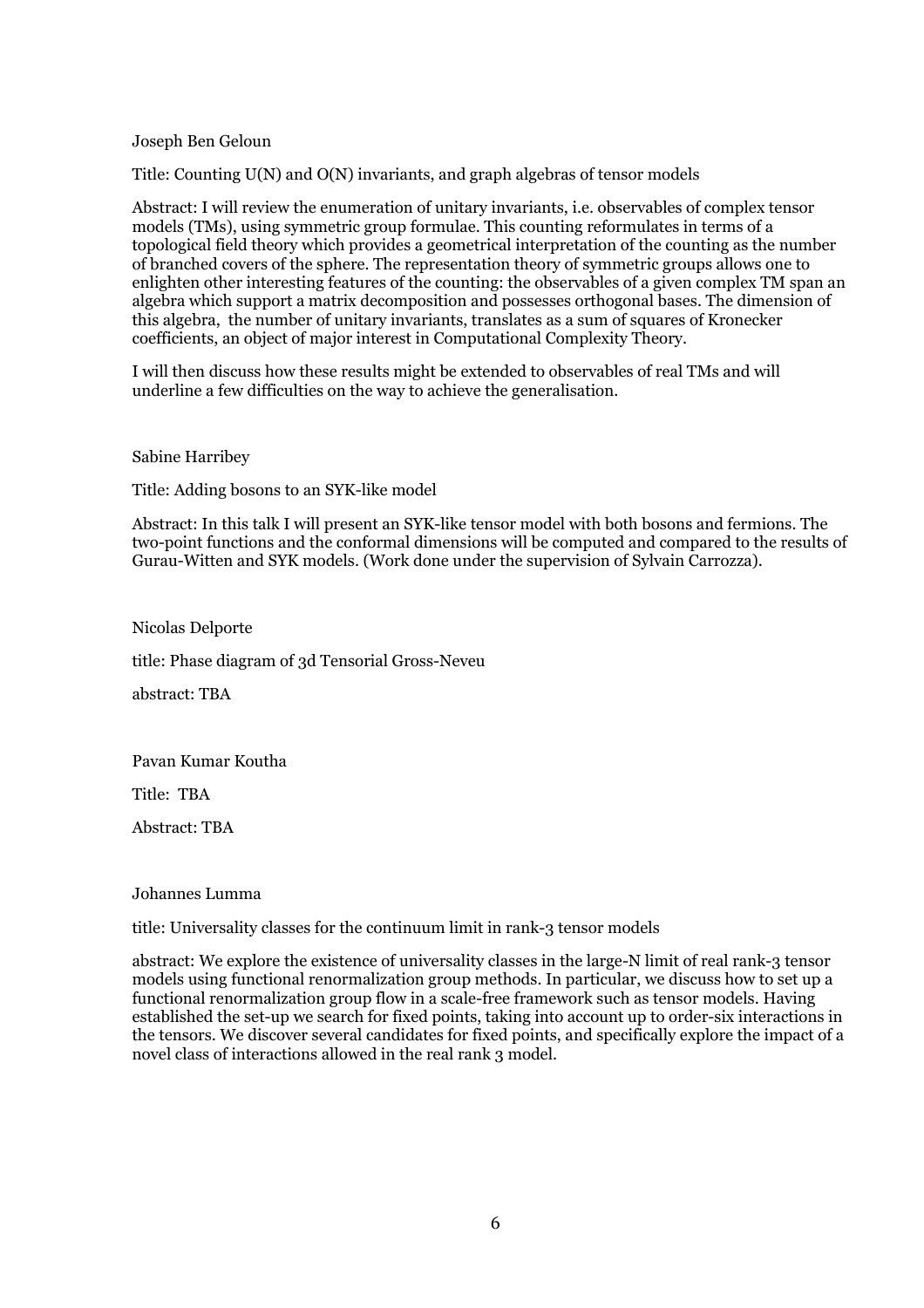Romain Pascalie Title: TBA

Abstract: TBA

Sanjaye Ramgoolam

Title: Tensor models, algebras and topological holography.

Abstract: TBA

Frank Ferrari

Title: Brief Review and New Results in Melonic Quantum Mechanics

Abstract: After reviewing some of the basic ideas underlying the study of melonic quantum mechanics, in particular their relation to black hole physics with emphasis on the matrix point of view, I will briefly explain several new ideas and results:

i) a nice relation between the auxiliary field method and Tait graphs, which provides an approach to matrix/tensor models that does not use colored graph technology.

ii) new phenomena in the phase diagram of melonic quantum mechanics, like singular behaviour of Lyapunov exponents and quantum critical points.

iii) qualitatively new IR behaviour for melonic models, with a spontaneous breaking of conformal invariance without a mass gap

iv) a surprisingly rich structure of the space of solution of melonic Schwinger-Dyson equations with an interesting link with systems of coupled non-linear differential equations (if time allows).

Dario Rosa

Title: The Thouless time for mass-deformed SYK

Abstract: We analyze the onset of RMT dynamics in the mass-deformed SYK model (i.e. an SYK model deformed by a quadratic random interaction) in terms of the strength of the quadratic deformation. We use as chaos probes both the connected unfolded Spectral Form Factor (SFF) as well as the Gaussian-filtered SFF, which has been recently introduced in the literature. We show that they detect the chaotic/integrable transition of the mass-deformed SYK model at different values of the mass deformation: the Gaussian-filtered SFF sees the transition for large values of the mass deformation, while the connected unfolded SFF sees the transition at small values. The latter shows a closer agreement with the transition as seen by the OTOCs. We argue that the chaotic/integrable deformation affects the energy levels inhomogeneously: for small values of the mass deformation only the low-lying states are modified while for large values of the mass deformation also the states in the bulk of the spectrum move to the integrable behavior.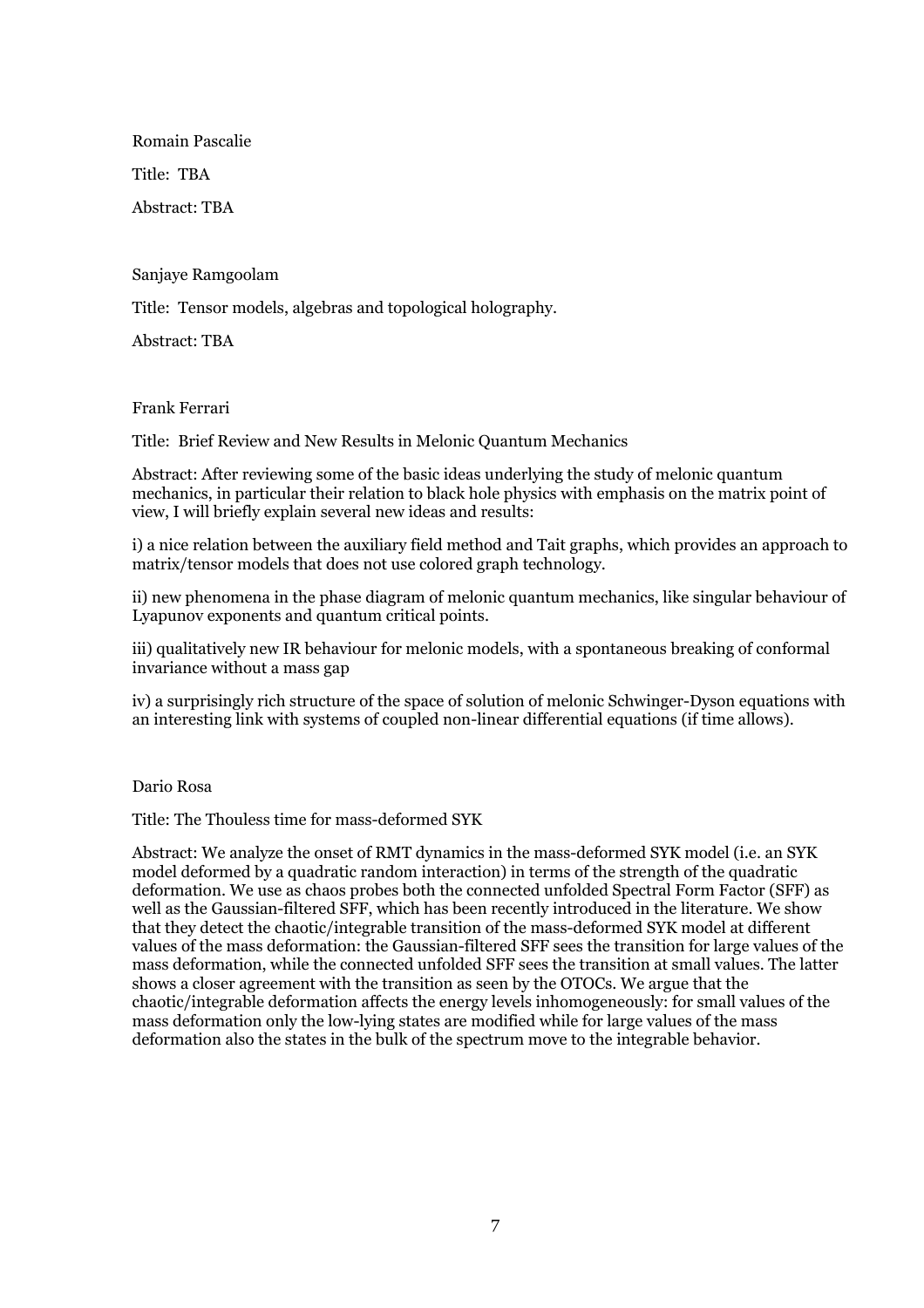#### Hiroshi Itoyama

Title: Cut and join operator in ring in tensor models

Abstract: I will discuss the content of arXiv:1710.10027 = Nucl. Phys. B932 (2018) 52-118 and arxiv: 1808.07783.

#### Benoit Collins

Title: norm estimate for polynomials in unitary random tensors.

Abstract: Given any noncommutative polynomial in random Haar unitary matrices, its global spectral behavior in the large dimension limit is well understood thanks to free probability theory. However its exceptional spectrum (i.e. the existence of outliers) was not understood until recently. Together with Male, we described the asymptotic behavior of this exceptional spectrum  $$ alternatively, the operator norm. It is also known that if one replaces HJaar unitary matrices by tensor copies thereof, the global spectral behavior des not change. However, nothing was known about the exceptional spectrum. I will present a joint work in preparation with Bordenave where we describe this behavior. The techniques required to achieve our result rely on uniform moment estimates and on non-backtracking operators, who were initially introduced in graph theory. We need to develop a non-commutative version of non-backtracking operators, which we will try to describe, as we hope it might be of interest to more problems related to the study of tensors in large dimension.

#### Oleg Evnin

Title: Quantum and classical resonant systems

Abstract: Resonant systems emerge as weakly nonlinear approximations to problems with highly resonant linearized perturbations. Examples include nonlinear Schroedinger equations in harmonic potentials and nonlinear dynamics in Anti-de Sitter spacetime. The classical dynamics within this class of systems can be very rich, ranging from fully integrable to chaotic as one changes the strength of mode couplings, while the quantized versions of the same systems can be seen as strikingly simple strongly interacting quantum field theories. I'll discuss two ways in which such considerations connect to the topics of the workshop. First, one can consider classical dynamics of resonant systems averaged over ensembles of random mode couplings. This results in a random tensor problem, which in particular shows melonic dominance in relevant computations representing turbulent energy transfer ("melonic turbulence"). Second, the quantum versions of resonant systems are closely related to the bosonic SYK model, and due to their simplicity they can be rather thoroughly analyzed.

Luca Lionni

Title: TBA

Abstract: TBA